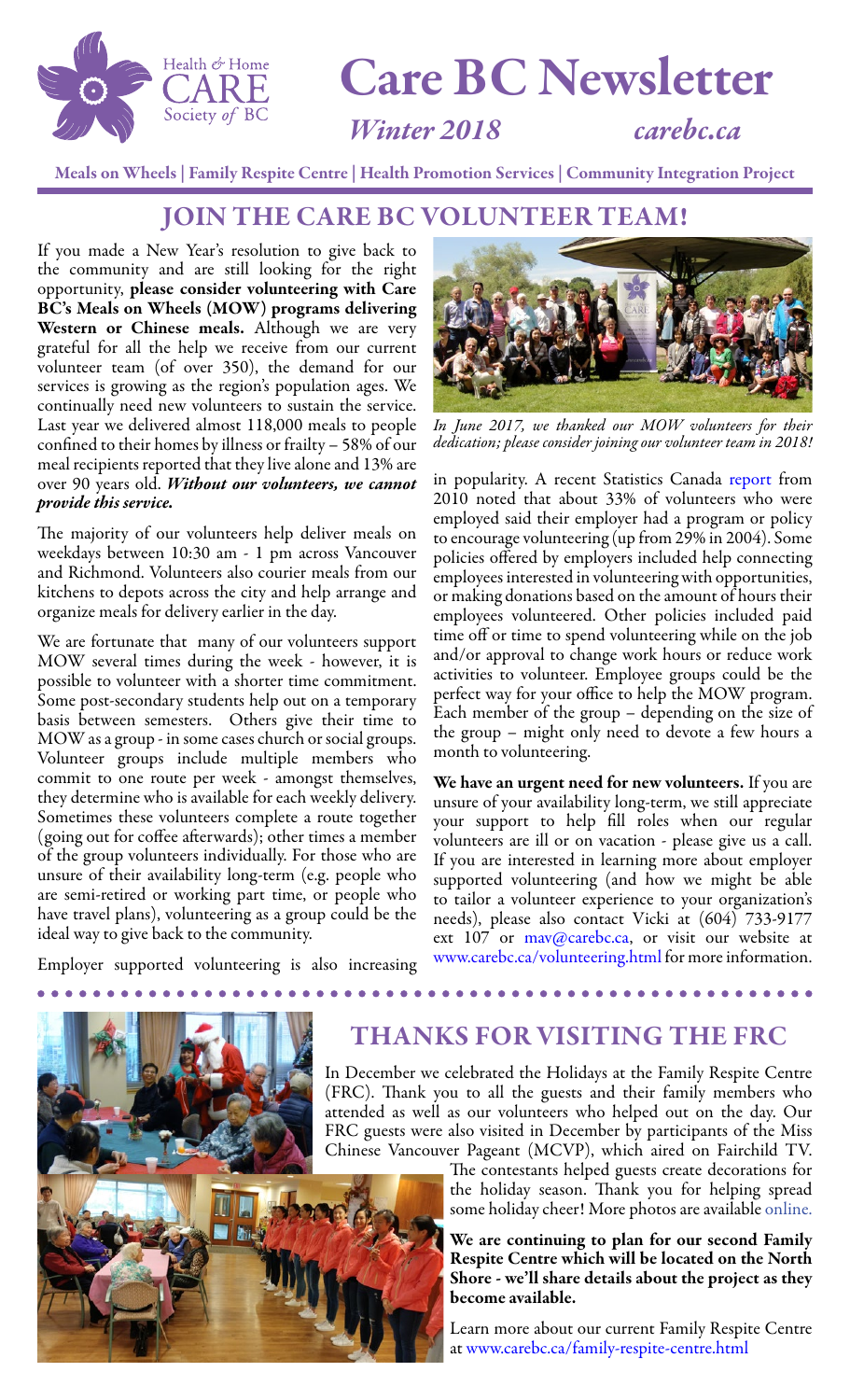#### MEALS ON WHEELS 50TH ANNIVERSARY SUCCESS!

In 2017, Care BC's Meals on Wheels program passed a significant milestone – 50 years of service to the community! To celebrate, we hosted the *Meals on Wheels 50th Anniversary Celebration Dinner & Dance* in October at the Westin Bayshore Hotel. With the help of our sponsors, donors, volunteers (including our volunteer Board Members), media sponsors and event attendees, we raised over \$200,000 in net revenues. Many thanks to the generous donors of the evening!

We extend thanks to our emcee Fred Lee, and *The Fab Fourever*, who got the crowd dancing to close the evening.

Thank you to our event sponsors - Japan Airlines, Lee, Turner & Associates, Manning Elliott LLP, Alexander Holburn Beaudin + Lang LLP, Dehoney Financial Group, Patsy Hui, and Travel Medicine Vaccination Clinics.



We thank our community partners for their support - Japan Airlines, Fairchild TV, Talentvision, and Horseshoe Press. We thank the media for sponsoring our event as well - AM 1470, AM 1320, Sing Tao, Ming Pao, CityTV, OMNI, and What's In Magazine.

Prizes for our raffle draw were donated by Japan Airlines, Alfred Poon & Mimi Chan (at AssetPlus Financial Services Inc.) and the Kirin Restaurant Group. Congratulations to the prize winners Cynthia Goodman, Cary Lac and William Ho. We also thank all the donors who provided prizes for our silent auction.



*Guests in attendance at the Meals on Wheels 50th Anniversary (at left, above) included members from the Vancouver Firefighters Society. The Fab Fourever (bottom left) performed crowd-pleasing hits by the Beatles. Emcee Fred Lee (bottom, middle) and Tom Chambers with Helen Shore (bottom, right)* 

# *photo courtesy of Fred Lee*

## SAVE THE DATE: OCT. 18TH, 2018

We're already planning for our next Care BC Fundraising Dinner & Auction; mark your calendars for Oct.  $18<sup>th</sup>$ , 2018. Our  $10<sup>th</sup>$  annual event will return to the Victoria Chinese Restaurant (1088 Melville Street). We'll provide updates as the plans for the event are finalized.



#### PREPARING FOR WINTER WEATHER

Please remember that snowfall may result in delays or even cancellation of Meals on Wheels deliveries in extreme conditions. In the event of a cancellation, Care BC informs our local media stations - listen to the news on the radio or TV for updates; we also contact all clients who may be affected that day.

We encourage all our Meals on Wheels clients to have some non-perishable or frozen food available in case of extreme weather conditions. Our frozen meal options are available on a regular 4-week rotation – there are also 10 frozen options that can be ordered at any time. For more information, visit [www.carebc.ca/frozen.html](http://www.carebc.ca/frozen.html).

*We'd like to thank our incredibly dedicated volunteers who help us deliver meals, particularly during snowy conditions. Not every volunteer is able to help when it snows, so we are especially grateful for those volunteers who are able to handle extra shifts during these times. THANK YOU!* 

#### KUDOS TO OUR MACAULAY CLUB

*Thank you to the following organizations who joined our Macaulay Club between August 23, 2017 and January 26, 2018 by making a donation of \$500 or more to our charitable programs.*

• The Benevity Community Impact Fund • Djavad Mowafaghian Foundation • Dramaonevan

*We also thank our individual donors, program partners (Fair Haven Homes Society, the Vancouver Foundation, St. George's Place Society, Vancouver Coastal Health), and acknowledge the financial assistance of the Province of British Columbia.*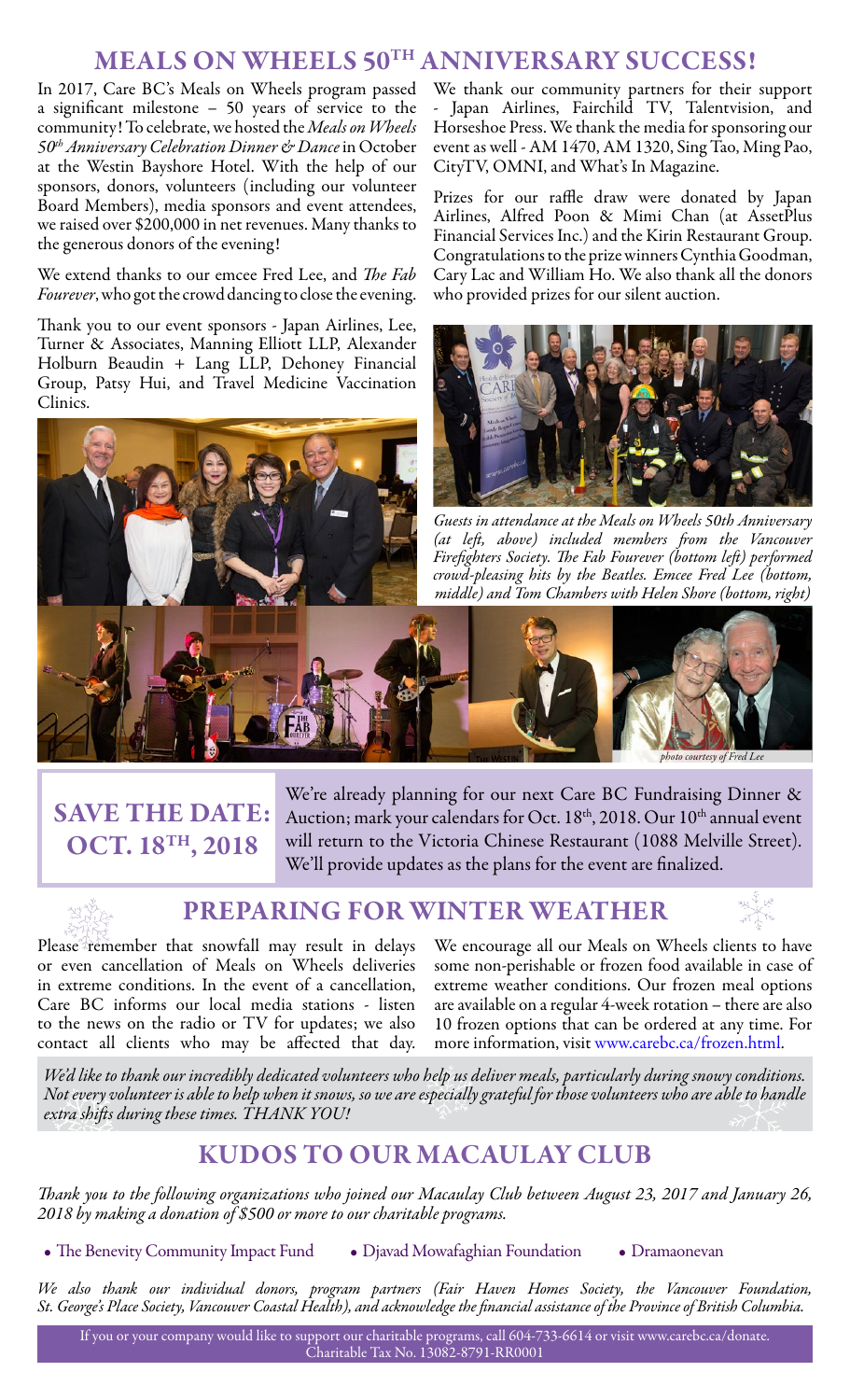

#### 「卑詩護理會」送餐服務全賴義工運作 我們熱切需要你的參與!

輕便日常餐食對於一般人來說,可能是 極平凡的事,但對於80、90歲獨居長者 或行動不便之人仕,就可能會感到莫大 壓力或困難。「卑詩護理會」自1967年 開始推出送餐服務。送餐義工將熱騰騰 的餐食逢週一至週五送到長者手中,親 切的問候、愛心的關懷;這些都為食餐 者帶來一絲絲的暖意,影響著他們的生 命。送餐義工在送餐過程當中扮演相當 重要的角色,當中更有很多溫馨的經 歷。如果你正準備考慮怎樣回饋社區或 計劃當義工,我們誠意邀請你的加入, 成為我們「卑詩護理會」送餐義工!



詩衛生及家居護理

2018 冬季通訊 *cn.carebc.ca*

近年因人口老化和移民持續來到加國, 令食餐者人數不斷增加,我們迫切需 回饋社區,讓他人的生命變得不一樣,請加入我們義工行列!

要大量義工加入。「卑詩護理會」送餐服務全賴義工運作;我們極需要你的參與!當然, 我們實在衷心感謝現有大約350名義工無私的付出,讓我們能持繼這個項目。去年,我們共 送出118,000餐食予有需要之人仕;當中包括58%為獨居長者,13%超過90歲之老人家。我們 非常感動在義工當中,有些是在日常工作中,特意向公司申請每星期幾小時的休假來當送 餐義工,亦有些專業人仕每星期專誠放下工作來參與,而且都是持續多年的參與,這份決 心,真令人感動!

另外,我們推出送餐同行伙伴計劃,希望讓更多有心人加入。計劃是邀請各區不同單位、 組織、獨立團體成為我們的同行伙伴。希望他們能承諾參與一年之送餐服務。而他們只要 每星期、或兩星期一次參與送餐工作;假若該團體有8名成員參加每月一次「送餐服務」, 實際上每位成員每月只須參與一次。這樣,既可將組員的壓力減低,亦能幫助更多有心人 參與義工行列!

我們知道現有些公司非常鼓勵員工參與義工工作,有些是整個公司一起參與,有些是根據 員工自願提供的小時以捐款支持。其他政策還包括減少員工工作時間來鼓勵員工,最終目 的是讓整個群組有著活潑關愛社區的力量!

回饋你的社區,讓他人的生命變得不一樣,誠意邀請你成為我們「卑詩護理會」的送餐義 工!只要你一週有數小時的時間,你便可以參與我們的工作,時間是週日早上10時半至 下午1時。有興趣者,請致電(604)733-9177聯絡Vicki或電郵[mav@carebc.ca](mailto:mav%40carebc.ca?subject=)及到[cn.carebc.ca/](http://cn.carebc.ca/volunteering.html) [volunteering.html](http://cn.carebc.ca/volunteering.html)網頁溜覽更多詳情。



聖誕期間,多個團體探訪「家庭暫托中心」;感 謝各位到訪者及義工們的參與和協助,讓中心揚 溢著歡樂氣氛!當中新時代電視溫哥華華裔小姐 們也到訪,與長者們一同歌唱、做手工、分享 故事!感謝她們將愛心溫曖帶給長者!有關更 多新時代電視華裔小姐到訪日托中心內 容,請到 [http://fairchildtv.com/whatsnews.](http://fairchildtv.com/whatsnews.php?type=vancouver&year=2017#event1431) [php?type=vancouver&year=2017#event1431](http://fairchildtv.com/whatsnews.php?type=vancouver&year=2017#event1431)

> 「家庭暫托中心」正準備籌劃第二個中立 設於北溫哥華 - 會繼續不斷為你提供最新 消息!有關進展情況,請參閱 [cn.carebc.ca/](http://cn.carebc.ca/family-respite-centre.html
) [family-respite-centre.html](http://cn.carebc.ca/family-respite-centre.html
)